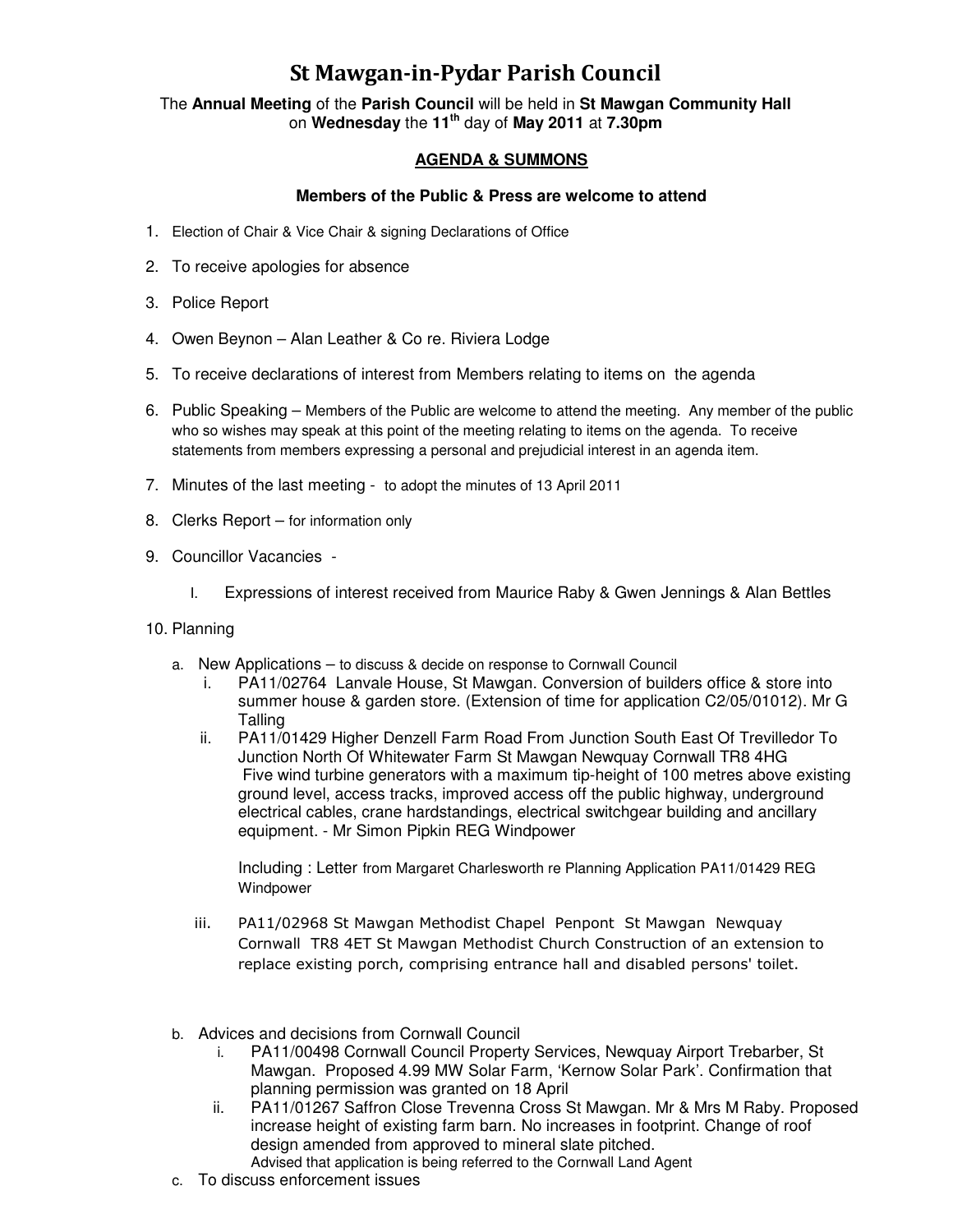## i. To refer, to CC any new issues of concern re planning

- d. Affordable Housing –Advertisement for sites
- 11. Appointment of Councillors to Working Groups & Internal Control
- 12. Appointment of Representatives to Organisations
- 13. Year End Accounts 2010/11
	- 13.1 Internal Audit Report
	- 13.2 Statement of Accounts & Asset Register
	- 13.3 Annual Return
	- 13.4 Insurance Renewal & Risk Assessment
	- 13.5 Investments
- 14. The Newquay & St Columb Community Network Forum to receive report if received
- 15. Amenity Area Working Group Report
	- a. Burial fee review
	- b. St James' Well
	- c. Convent trees
	- d. Unsafe trees in Playing Field
	- e. Updating of the TPO list for the parish
	- f. Bench opposite Hawkey's shop Addition of lettering
	- g. Gate at Community Hall
- 16. Beach & Environment Working Group Report
	- a. Business contributions towards beach cleaning
	- b. Disabled Access Correspondence Knevitt Consulting Engineers
	- c. Boulders on beach
	- d. Dog bin emptying
- 17. Transport & Rights of Way Working Group Report
	- a. Footpath 7 between Little Acre (Airport Road) & Long Lane- Footpath signs removed.
	- b. Weight restriction in St Mawgan –CC response
	- c. Church Lane New gate.
	- d. Tredragon Road junction obscured visibility
	- e. To raise any issues for the Council's attention
- 18. Other Reports to receive reports from meetings for information
- 19. Accounts to approve payment of accounts